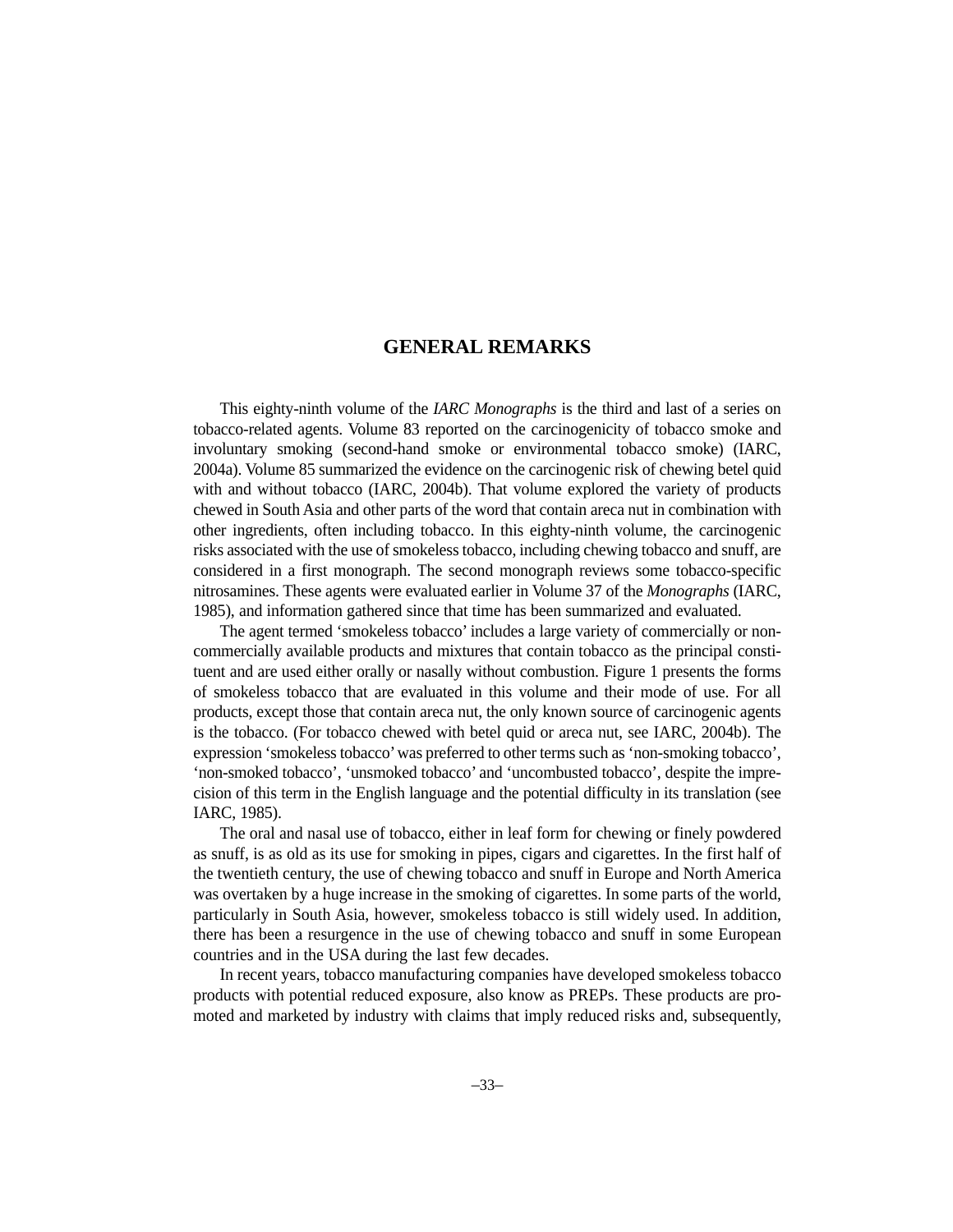

**Figure 1. Forms of smokeless tobacco evaluated in this volume**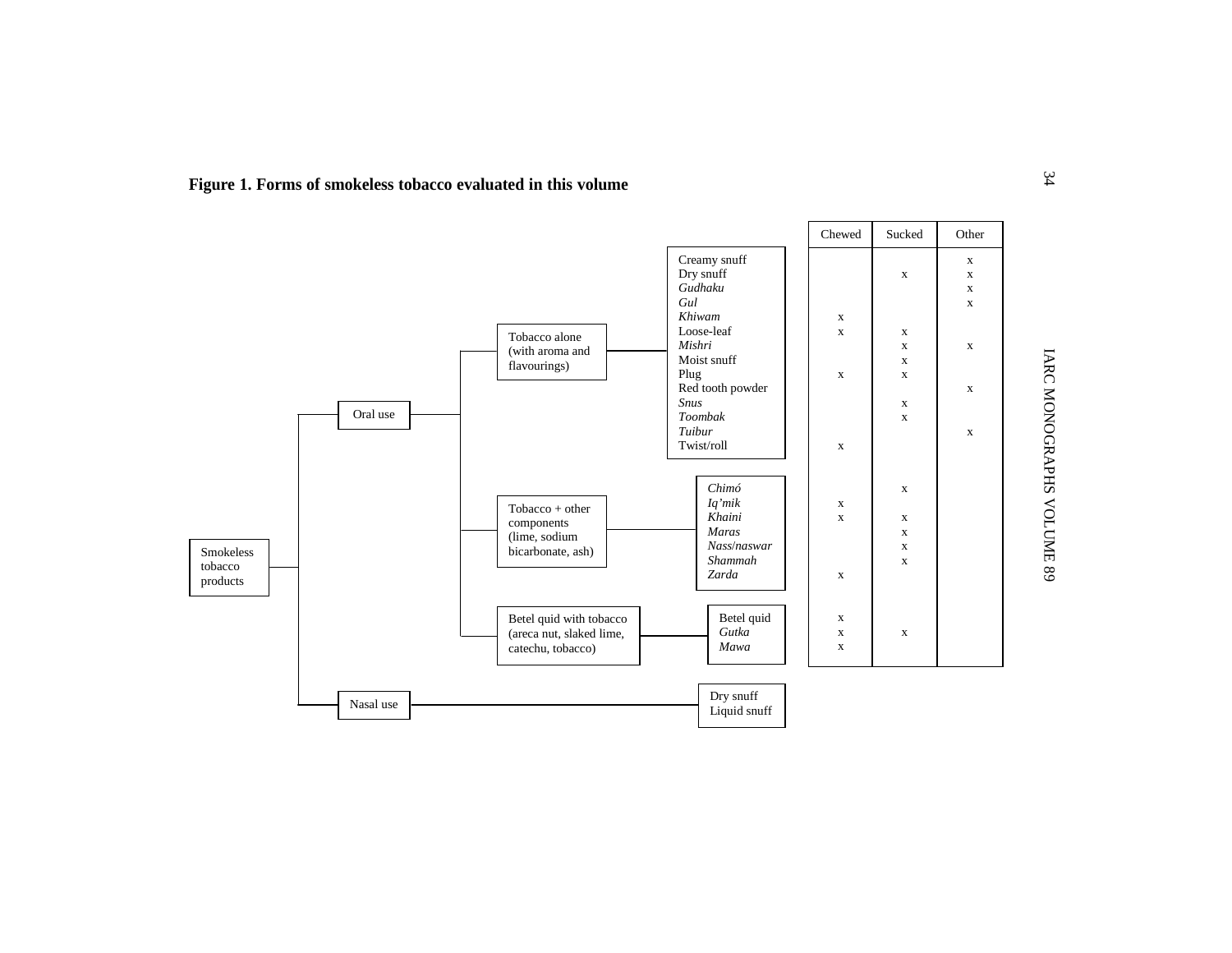## GENERAL REMARKS 35

harm. The issue regarding the use of PREPs in the reduction of harm caused by tobacco has been reviewed (Henningfield *et al*., 2002; Tomar, 2002; Hatsukami *et al*., 2004).

Some health scientists have suggested that smokeless tobacco should be used for smoking cessation, and claim that its use would reduce the smoker's exposure to carcinogens and risk for cancer. They also attribute declines in smoking in Sweden to increased consumption of moist snuff in that country. However, as discussed in Section 1 of the monograph on Smokeless Tobacco, these claims are not supported by the available evidence.

Occupational exposure to unburnt tobacco may occur during tobacco manufacture, particularly in *bidi* factories in India, which are often very small-scale industries that have poor working conditions. The workers are mainly women and are exposed to tobacco by dermal contact, and also have airborne exposure to tobacco dust and volatile components. Studies of such industries have mainly reported on the concentration of tobacco dust and particulate matter in the ambient air in the factories, as well as biomonitoring of the workers, but no epidemiological studies on tobacco-related health risks in these workers have been carried out.

While in the Americas, Europe and Oceania, the leading cancers are those of the lung, breast, prostate and colorectum, cancer of the oral cavity is one of the leading malignancies in India and many other countries in South-East Asia, and ranks first in incidence among men and third among women, after cancer of the cervix and of the breast (IARC, 2003).

Oral leukoplakia is considered to be a precursor stage of oral cancer and is also prevalent in South Asia; this precancerous lesion is therefore also discussed in Section 2, Studies of Cancer in Humans. The term 'snuff-induced lesions', which is sometimes used in research articles, is avoided because of the ambiguity in the type of lesions to which it refers.

Tobacco-specific *N*-nitroso compounds have been detected at high concentrations in snuff and chewing tobacco and were evaluated in a previous monograph (IARC, 1985). New tobacco-specific nitrosamines have been identified and isolated since that time. However, only those for which there are sufficient mechanistic data to be able to draw a conclusion on their carcinogenicity were evaluated. Many other known carcinogens have been identified in various forms of tobacco (IARC, 2004a), including smokeless tobacco. The identification of nitrosamines as carcinogenic agents does not rule out the likelihood that other compounds present in tobacco may also contribute to their carcinogenicity.

## **References**

- Hatsukami, D.K., Lemmonds, C & Tomar, S.L. (2004) Smokeless tobacco use: Harm reduction or induction approach? *Prev. Med.*, **38**, 309–317
- Henningfield, J.E., Rose, C.A. & Giovino, G.A. (2002) Brave new world of tobacco disease prevention. Promoting dual tobacco-product use? *Am. J. prev. Med*., **23**, 226–228